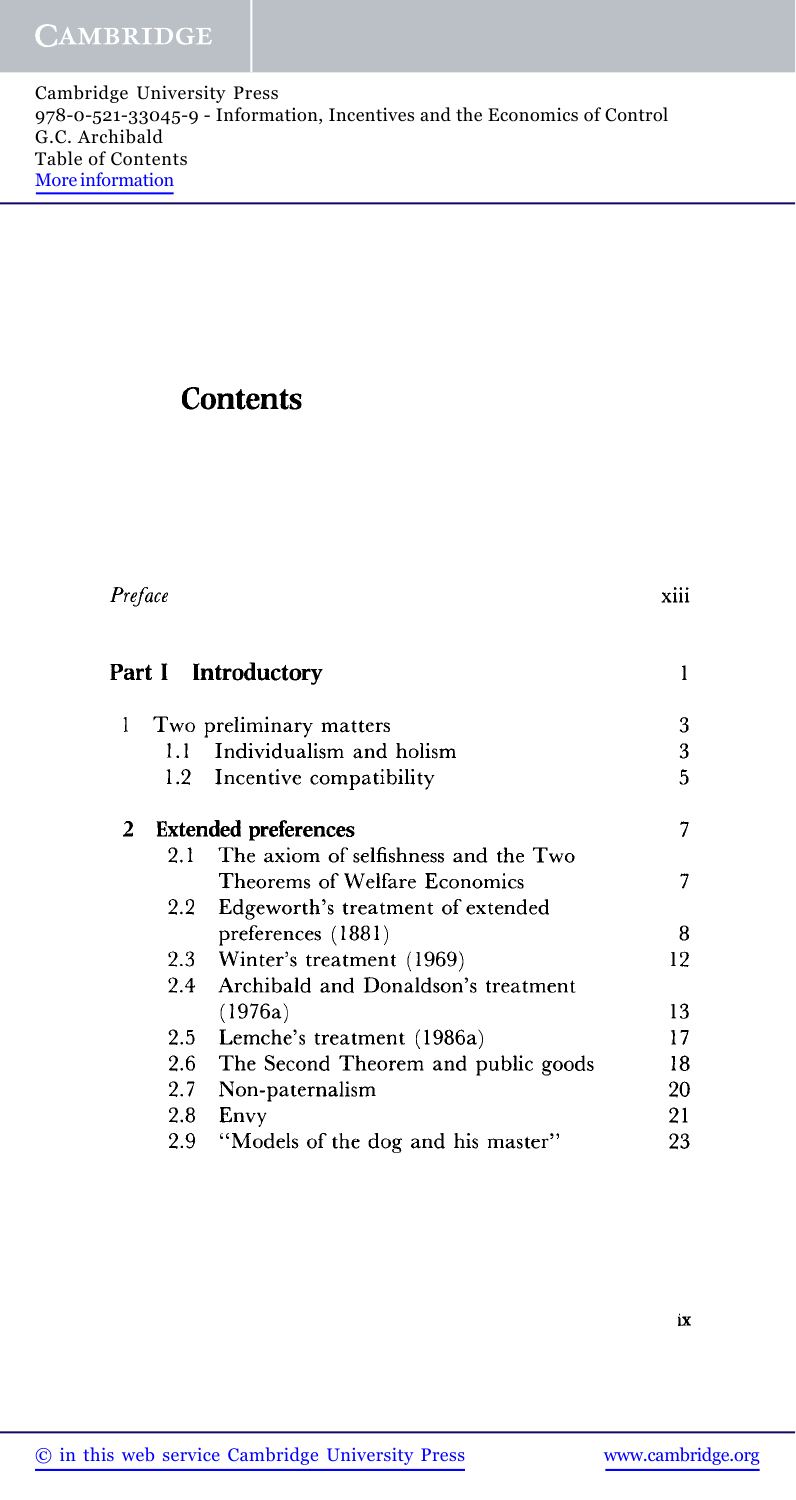**x Contents**

|   | Part II | <b>Iterative controls</b>                           | 25 |
|---|---------|-----------------------------------------------------|----|
| 3 |         | Feed-back control processes                         | 27 |
|   | 3.1     | Iterative controls in real time                     | 27 |
|   | 3.2     | The Criterion Function                              | 27 |
|   | 3.3     | Requirements of a planning and of a control         |    |
|   |         | process                                             | 29 |
|   | 3.4     | Other properties of control processes               | 31 |
|   | 3.5     | Decentralization                                    | 33 |
|   | 3.6     | Phillips' controls                                  | 34 |
| 4 |         | First example: an externality problem               | 37 |
|   | 4.1     | Information requirements                            | 37 |
|   | 4.2     | The example: an upstream-downstream                 |    |
|   |         | externality                                         | 39 |
|   | 4.3     | The behavior of firms                               | 41 |
|   | 4.4     | The control procedure                               | 42 |
|   | 4.5     | Some difficulties with profit                       | 47 |
|   | 4.6     | Technological difficulties                          | 48 |
|   | 4.7     | Faster control processes                            | 51 |
|   | 4.8     | Relation of the example to Second Best              | 52 |
|   | 4.9     | Properties of the control process reviewed          | 53 |
| 5 |         | Second application of the control process: Lerner's |    |
|   | Problem |                                                     | 55 |
|   | 5.1     | Planning, regulation, and agency                    | 55 |
|   | 5.2     | Iterative control                                   | 60 |
|   | 5.3     | Uniqueness and convergence                          | 61 |
|   | 5.4     | Monotonicity and strategy-proofness                 | 63 |
|   | 5.5     | Uncertainty                                         | 65 |
|   | 5.6     | Effort-aversion                                     | 68 |
| 6 |         | Third example of the control process:               |    |
|   |         | implementation of a Second-Best solution            | 70 |
|   | 6.1     | A Second-Best problem                               | 70 |
|   | 6.2     | The model: a three-commodity economy                | 72 |
|   | 6.3     | Comment on the model                                | 77 |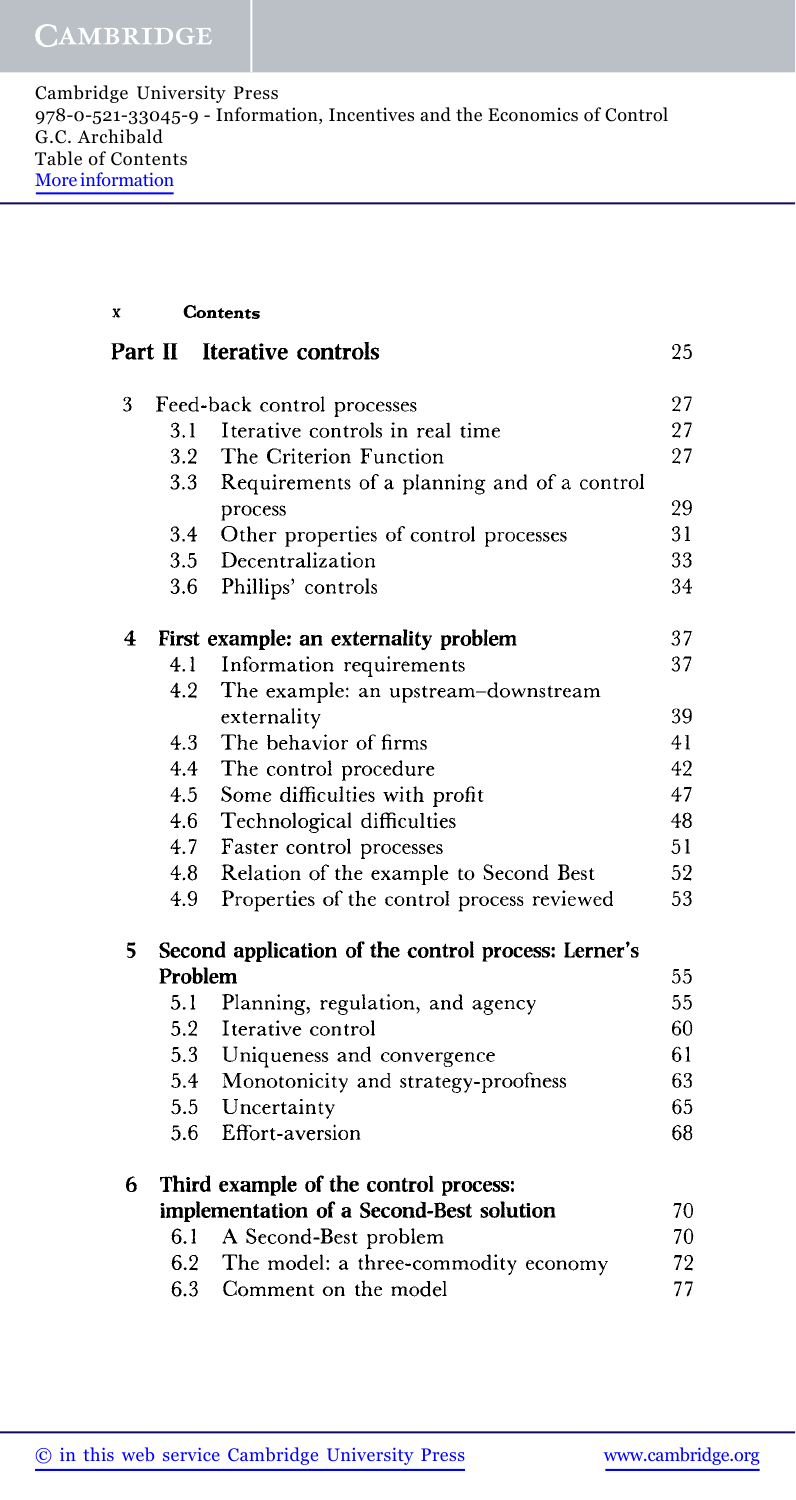## CAMBRIDGE

| Cambridge University Press                                               |
|--------------------------------------------------------------------------|
| 978-0-521-33045-9 - Information, Incentives and the Economics of Control |
| G.C. Archibald                                                           |
| Table of Contents                                                        |
| More information                                                         |
|                                                                          |

|                                                      |          | Contents                                      | хi  |  |
|------------------------------------------------------|----------|-----------------------------------------------|-----|--|
| Two examples of the control process in a mixed<br>7. |          |                                               |     |  |
|                                                      | economy  |                                               | 79  |  |
|                                                      | 7.1      | The class of problems considered              | 79  |  |
|                                                      | 7.2      | First example: the Harris-Wiens scheme        |     |  |
|                                                      |          | (1980)                                        | 81  |  |
|                                                      | 7.3      | A solution: setting the incentive structure   | 82  |  |
|                                                      | 7.4      | Second example: TV programmes                 | 84  |  |
|                                                      |          |                                               |     |  |
|                                                      | Part III | Non-convexities                               | 89  |  |
| 8.                                                   |          | Non-convexities in the technology             | 91  |  |
|                                                      | 8.1      | The Second Theorem reconsidered               | 91  |  |
|                                                      | 8.2      | A non-convex technology                       | 92  |  |
| 9                                                    |          | Non-convexity and optimal product choice      | 95  |  |
|                                                      | 9.1      | Product choice                                | 95  |  |
|                                                      | 9.2      | The characteristics approach                  | 96  |  |
|                                                      | 9.3      | The technology and the ppf                    | 99  |  |
|                                                      | 9.4      | Failure of the Second Theorem                 | 101 |  |
|                                                      |          | 9.5 What if economies of scale are exhausted? | 104 |  |
|                                                      | 9.6      | Possible asymptotic properties of             |     |  |
|                                                      |          | monopolistic competition                      | 104 |  |
|                                                      |          |                                               |     |  |
|                                                      | Part IV  | Cooperatives                                  | 107 |  |
| 10                                                   |          | Pareto-improvements and cooperatives          | 109 |  |
|                                                      | 10.1     | Pareto-improvements and the prisoners'        |     |  |
|                                                      |          | dilemma                                       | 109 |  |
|                                                      | 10.2     | Labor-managed firms and the range of          |     |  |
|                                                      |          | markets                                       | 110 |  |
|                                                      | 10.3     | Ownership in labor-managed firms              | 113 |  |
|                                                      | 10.4     | Innovation in labor-managed firms             | 114 |  |
|                                                      | 10.5     | Labor-managed firms and unions                | 115 |  |